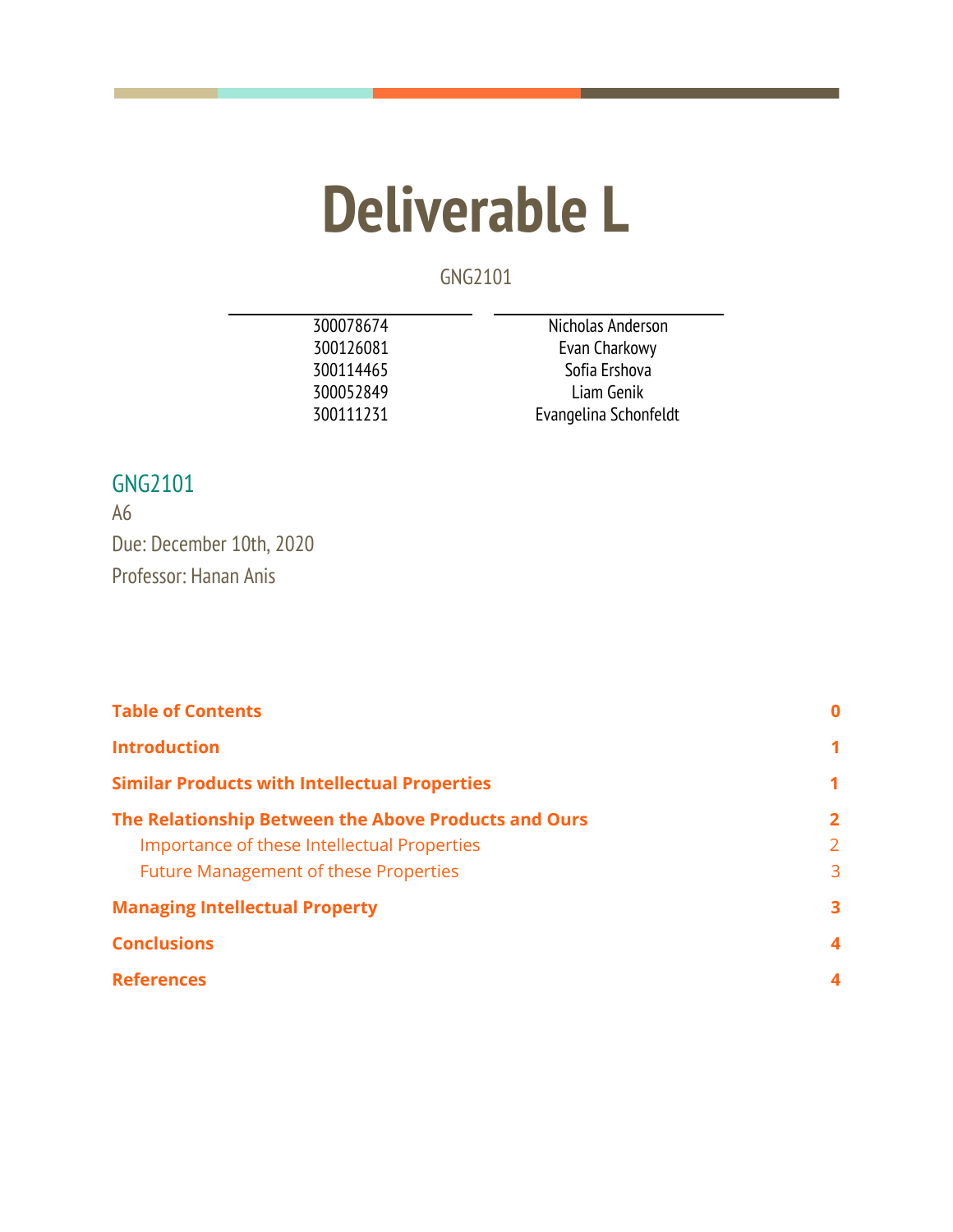#### **Introduction**

The objective of this deliverable was to consider and acknowledge any intellectual property that has been patented prior to the creation of our product and discuss how they differ. Exploration into how we would handle the protection of our intellectual property if we were to make this a business is also done.

# <span id="page-1-0"></span>**Similar Products with Intellectual Properties**

1. **Dust and WaterProof Casing** which was patented in 2010 by Yamaguchi, Shingo and Watanabe, Satoshi and is a method of waterproofing a case.The product is described as being used to, "seal an internal space of a casing having an upper and lower casing members, a continuous groove with a semicircular cross-section is formed around a dust-and-water proof area of the lower casing member, and a continuous elongated protrusion is formed on the portion of the upper casing member corresponding to the groove, so that the protrusion is inserted in the groove when two casing members are engaged. Spherical sealing members each having the same diameter as the groove width are arrayed continuously in the groove without gaps therebetween. The width of the elongated protrusion is configured to be smaller than the groove width, so that the spherical sealing members compressed when the casing members are fitted are deformed to enter a space defined between the elongated protrusion and the groove, to thereby form a

> dust-and-water proof structure. Inserting the spherical sealing members in the groove is easy." (Yamaguchi and Watanabe).



2. **The Cochlear Nucleus Activity Case** Owned by the Cochlear Company. Described as having "three separate storage compartments designed to protect your sound processor, accessories, and personal items (e.g. phone or car keys) from damage.

Provides peace of mind that your belongings are protected while you enjoy being out and about."(Cochlear Nucleus Activity Kit Case).

**3. The OtterBox Hard Cases** The Otterbox company has patents on their Otterbox phone cases including the hard plastic component of the case that can be found underneath the rubber exterior.

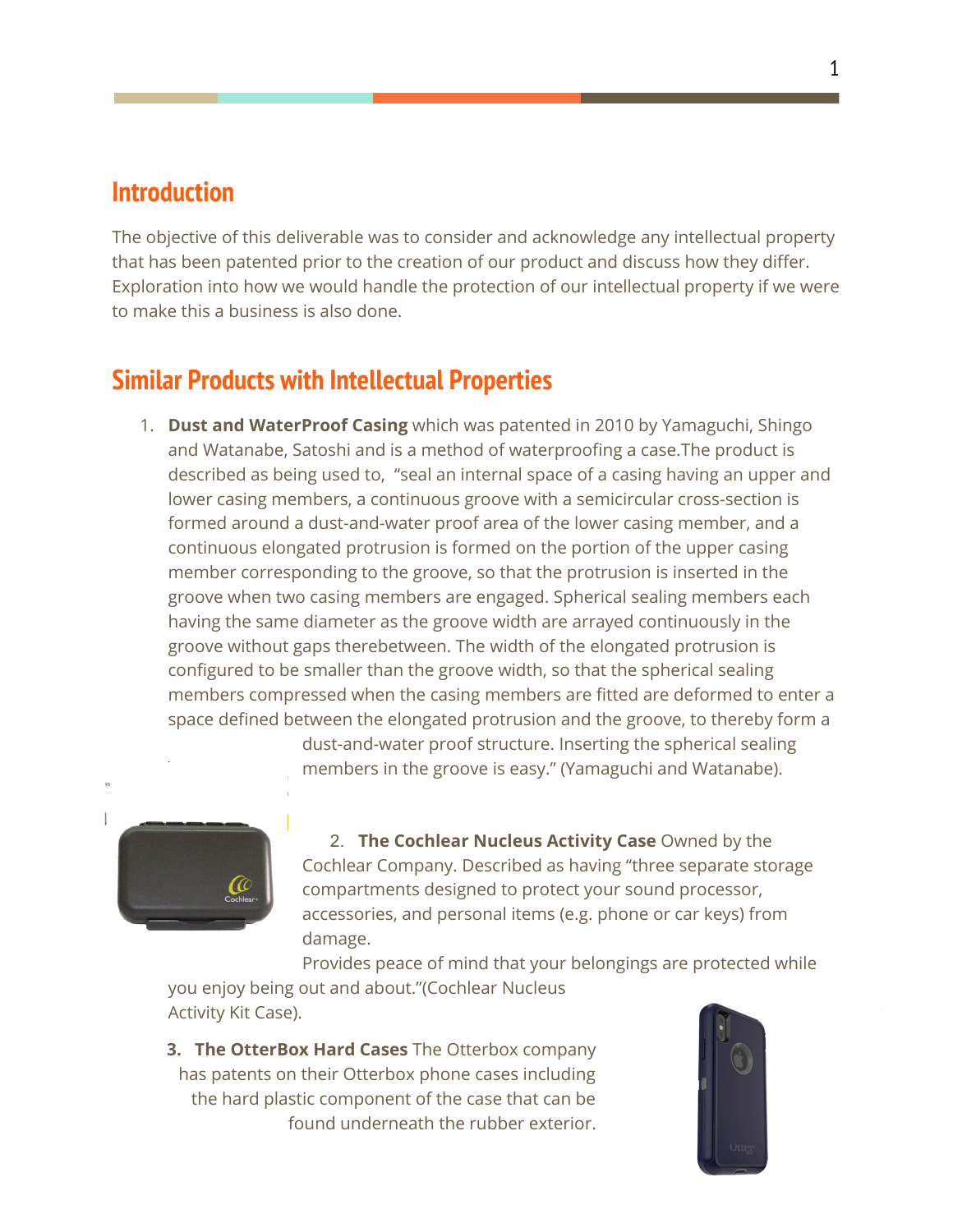## <span id="page-2-0"></span>**The Relationship Between the Above Products and Ours**

The Dust and Waterproof Casing patent relates to our product in that they are both designed to serve similar functions of protecting what is within from the elements. They are both protective casings, however some key differences are that this casing does not seem to protect against physical damage whereas ours does, and the closing mechanism is different and was designed specifically to keep water and dust out, while ours was not. However, if the patent did not exist, the closing mechanism could be used on our product to protect the closing seal of the case from letting water and other elements through.

The Cochlear Nucleus Activity Case relates to our product because Cochlear is the company that manufactures the hearing devices that we designed our product for, specifically the Nucleus N7. This is also a protective device for these hearing devices, however since it is not meant to be worn and is just meant as a storage case it is different from ours in that way. However, it could work in conjunction with our product since they are both meant for the same company.

The OtterBox Hard Case is a phone case so it is unrelated to our product in that way. However, it is meant to be a protective case for a phone, same as ours is meant to protect the hearing device. A similar material could be employed in the manufacture of our case to improve upon its protective capabilities.

#### <span id="page-2-1"></span>Importance of these Intellectual Properties

The intellectual properties explained above are unlikely to hinder the impact of our product in any way as the function to our product serves differently than to these.

The otter box design is meant to serve phones and handheld touchscreen devices, which is not our design, and the lining that otter box uses is not made of the same material we use, since we used pure silicon and they use a hybrid. Not to mention our system is a three layer system composed of silicon, silipoly, and ABS plastic which is different enough to not worry about infringing on a similar design.

The Cochlear Nucleus Activity Case could have possible infringements as the device being used requires approval by their company to be legally able to store the device within our case such that the user does not risk damaging it and unabling to receive a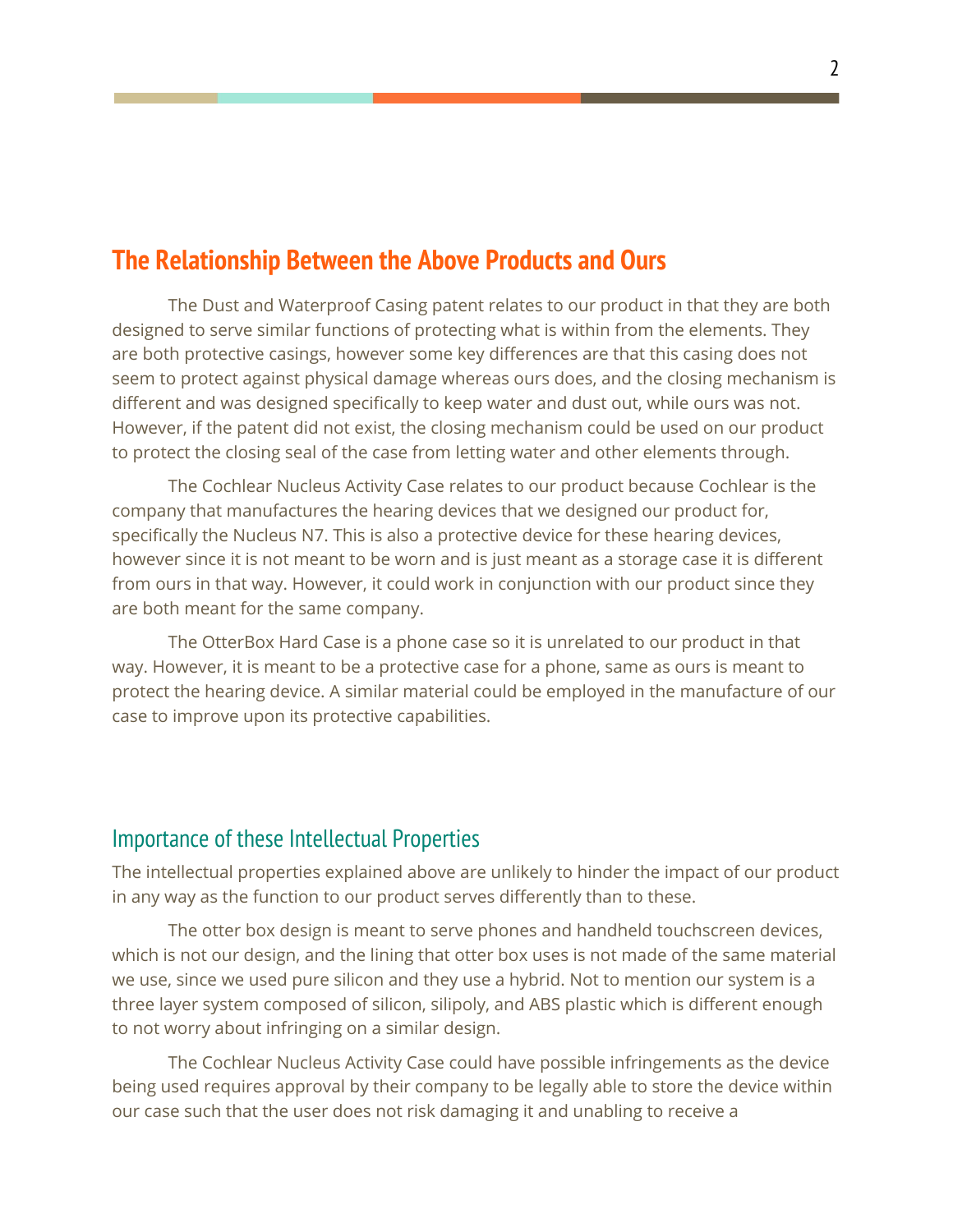replacement. Our case itself however serves a function to be worn, which is not the purpose of the activity case, since this is meant to strictly be stored in and as such should not be much of an issue to be claimed as Cochlear's intellectual property. The design is also very different.

The dust and waterproof casing could serve a potential issue as the patent has the same design as the one we use in our case. This is not different enough to be claimed otherwise, except for the fact that the closing mechanism of the patent is spherical, whereas ours is not, it also does not make the case fully sealable as an O-ring is also used. With this many differences it should unlikely be an issue.

This is important because if any do end up serving an issue towards the intellectual property then the production could be stopped and our company would have to own up for stealing these properties. In order to avoid this, a lawyer could seek to ensure that it does or does not fall under specific circumstances, otherwise the design may have to undergo changes.

#### <span id="page-3-0"></span>Future Management of these Properties

Duis autem vel eum iriure dolor in hendrerit in vulputate velit esse molestie consequat, vel illum dolore eu feugiat nulla facilisis at vero eros et accumsan.

## <span id="page-3-1"></span>**Managing Intellectual Property**

If our team was to manufacture our product and create a business from the sales, there would be some precautions that would need to be taken to protect our intellectual property. Below is a list of the first protections we would hope to acquire.

#### Design Patent 1

Our team would file for a design patent for our 3D printed case design and specifications. The most important part of our product is the actual case including the use of the clip on the back of it and thus we would want to protect this design.

#### Design Patent 2

Our team would want to file a design patent for the interior mold of the sound processor inside of the case as this is essential to the sound processor not being damaged. Ideally we would gain a patent for the use of an interior mold of the Nucleus 7 within a case, where it is stored.

#### **Trademarks**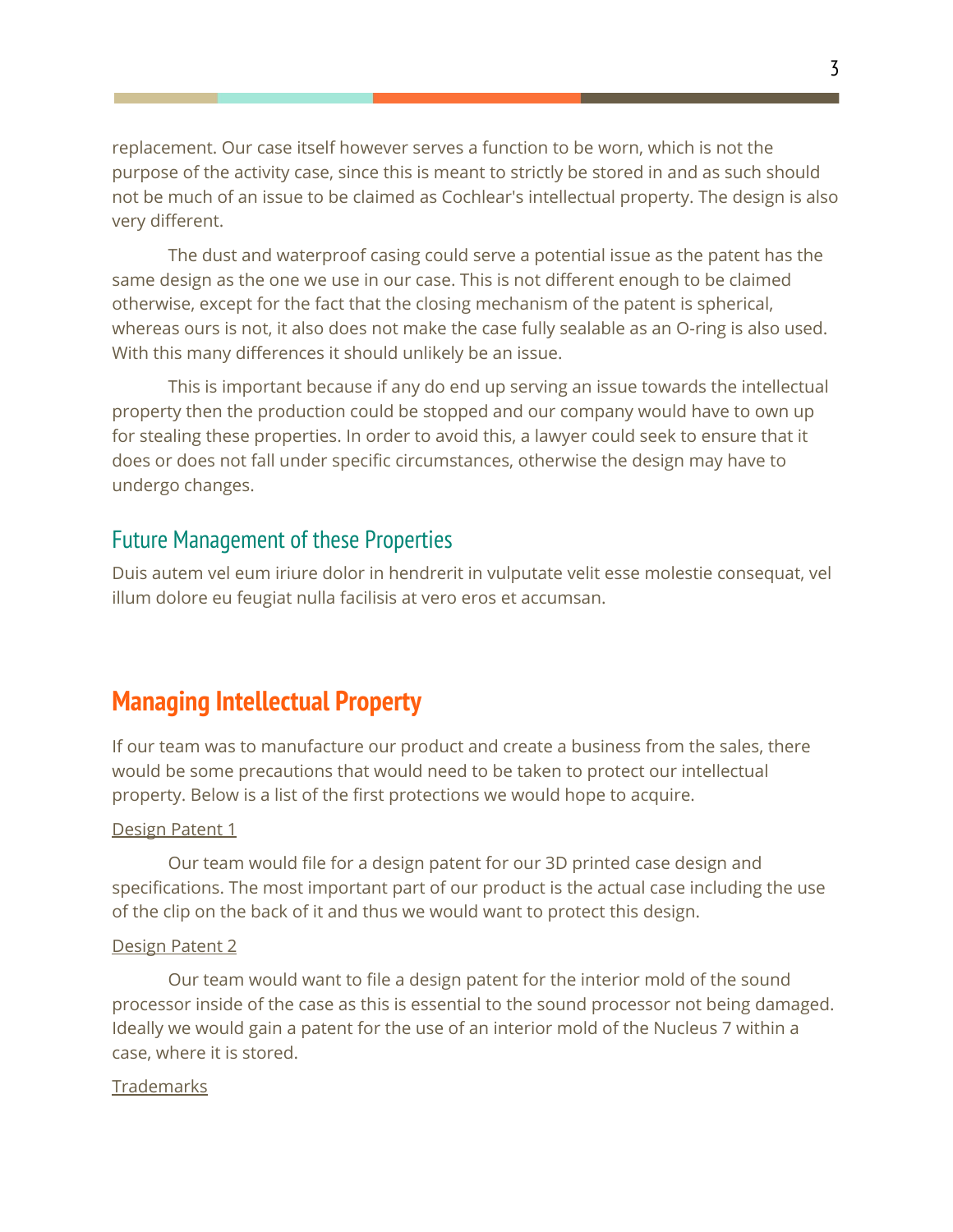Having faith in our product and company, it would be ideal to trademark our company name, Hear Shield Solutions. In addition we design and trademark a logo.

## <span id="page-4-0"></span>**Conclusions**

<span id="page-4-1"></span>In conclusion, there were few easily found patents on products similar to ours and even fewer on the market. This is most likely due to the fact that this is a relatively new, and niche market. That being said, we were able to find some patents that had features in common with our product in order to compare. During the exploration of how we would protect our product in the future, we decided that it would be best to trademark a logo and patent the design of our product in order to reach as much of the market as possible and increase the possible success of our business.